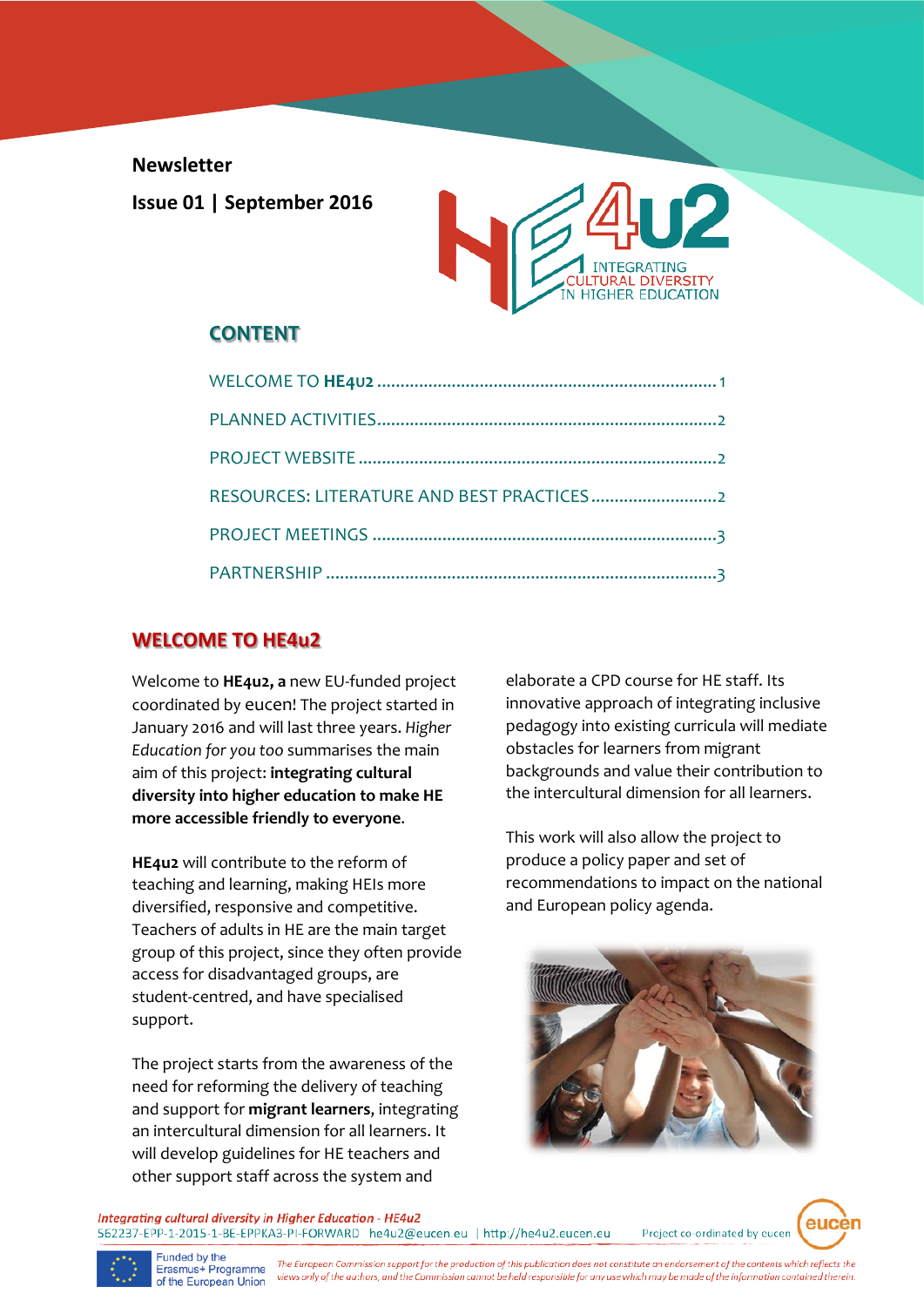

#### **PLANNED ACTIVITIES**

This is a summary of the activities planned for the three-year project:

- Produce a **meta-analysis of best practices** from relevant research and tools across Europe and survey current learners from diverse backgrounds to obtain their views
- Design, test and finalise innovative pedagogy in **21 different curricula** and elaborate **guidelines** for developing such curricula
- Design, test and finalise **CPD courses** incorporating ECTS, for HE teachers, adaptable to other settings
- Produce a **policy paper** with recommendations for HEIs and national and European policy makers

Partners will work with policy actors at national level throughout the project, while **eucen** will take care of this at European level, working with policy makers and key stakeholders.



## **PROJECT WEBSITE**

HE4u2 has a very modern and userfriendly **[website](http://he4u2.eucen.eu/)**, which you are invited to visit! This will be the place where all the main information on the project activities and outcomes will be posted and collected, giving you the possibility to download valuable resources and keep following the project progress.

Do you have any news that could be of interest for the **HE4u2** community?

Please send the posts to the project and we will upload the information in the website! Contact us **at [he4u2@eucen.eu](mailto:he4u2@eucen.eu)**

## **RESOURCES: LITERATURE AND BEST PRACTICES**

The project has already accomplished its first task: collecting a whole set of relevant **literature resources** and **good practices** in the field of inclusive pedagogy, in different languages and from different countries, and a transversal analysis of all these resources.

The material collected is available on the project website. You can browse the **[literature resources](http://he4u2.eucen.eu/literature/)** by topic area (12 main topic areas have been identified) and the **[good practices](http://he4u2.eucen.eu/good-practices/)** by selecting the country from where you would like to see the good practices collected.